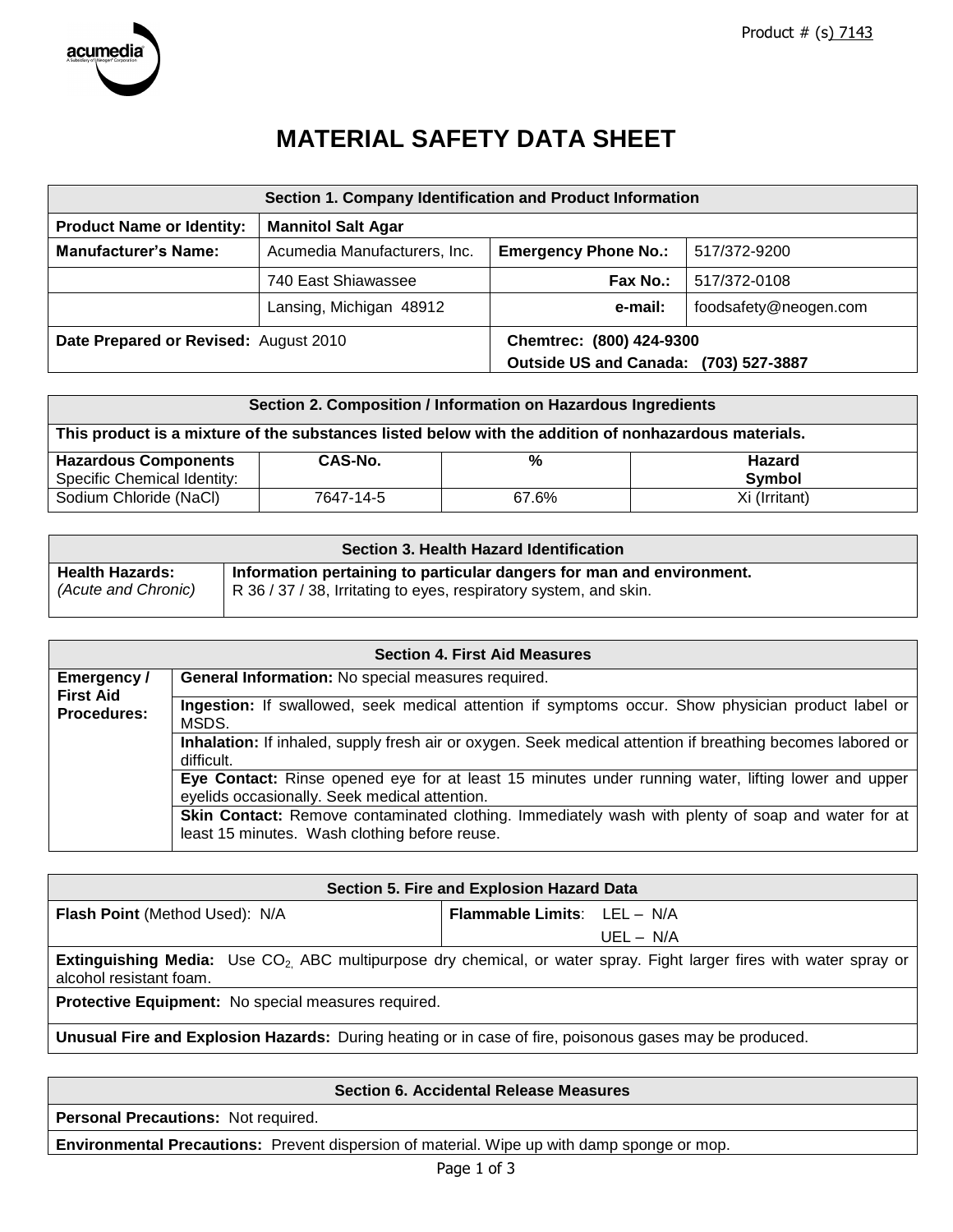**Clean-up Methods:** No special measures required.

## **Section 7. Handling and Storage**

**Handling:** Protect against physical damage. Ensure good ventilation / exhaustion.

**Storage:** Requirements to be met by storerooms and receptacles: 2 - 30°C

Do not store together with oxidizing agents and acidic materials. Store in cool, dry conditions in well sealed containers.

**Other Precautions:** No special measures required.

### **Section 8. Exposure Controls / Personal Protection**

**Components with limit values that require monitoring:**

The product does not contain any relevant quantities of materials with critical values that have to be monitored at the workplace.

**OSHA–PEL:** N/A **REL:** N/A **TLV:** N/A **Additional Information:** Personal Protection listed below are general requirements for laboratory personnel. Follow the usual precautionary measures for handling chemicals / powder. Avoid contact with eyes, skin, and clothing.

#### **Personal Protective Equipment:**

Keep away from food, beverages, and feed.

Wash hands before and after entering laboratory.

**Breathing Equipment:** In case of brief exposure, use a chemical fume hood or a NIOSH/MSHA-approved respiratory.

**Hand Protection:** Use chemical resistant gloves.

**Eye Protection:** Wea**r** safety glasses or goggles.

**Body Protection:** Wear lab coat or other protective work clothing.

#### **Section 9. Physical and Chemical Properties**

**Appearance and Odor:** Homogenous free-flowing powder, light red-orange to light beige.

| <b>Boiling Point: Not determined</b>                                  | <b>Density: Not determined</b>       |
|-----------------------------------------------------------------------|--------------------------------------|
| Flash Point: Not applicable                                           | <b>Melting Point: Not determined</b> |
| Auto Igniting: Product is not self-igniting                           | <b>Solubility in Water: Soluble</b>  |
| Danger of explosion: Product does not present an<br>explosion hazard. | <b>pH:</b> $7.4 \pm 0.2$ @ 25°C      |
| <b>Solvent Content: Organic solvents - 0.0%</b>                       | <b>Solids Content: 100.0%</b>        |

| <b>Section 10. Stability and Reactivity</b>          |                                                                                            |  |                |                                                                            |
|------------------------------------------------------|--------------------------------------------------------------------------------------------|--|----------------|----------------------------------------------------------------------------|
| Stability:                                           | Unstable                                                                                   |  |                |                                                                            |
|                                                      | Stable                                                                                     |  |                | Conditions to Avoid: No decomposition if used according to specifications. |
|                                                      | <b>Incompatibility</b> (Materials to Avoid): Incompatible with strong acids and oxidizers. |  |                |                                                                            |
| Hazardous Decomposition or Byproducts: Chlorine (CI) |                                                                                            |  |                |                                                                            |
|                                                      | <b>Hazardous Polymerization:</b>                                                           |  | May Occur      |                                                                            |
|                                                      |                                                                                            |  | Will Not Occur | No dangerous reactions known.                                              |

| <b>Section 11. Toxicological Information</b>               |
|------------------------------------------------------------|
| LD/LC50 values that are relevant:                          |
| LD <sub>50</sub> : 3000 mg/kg, Sodium Chloride (7647-14-5) |